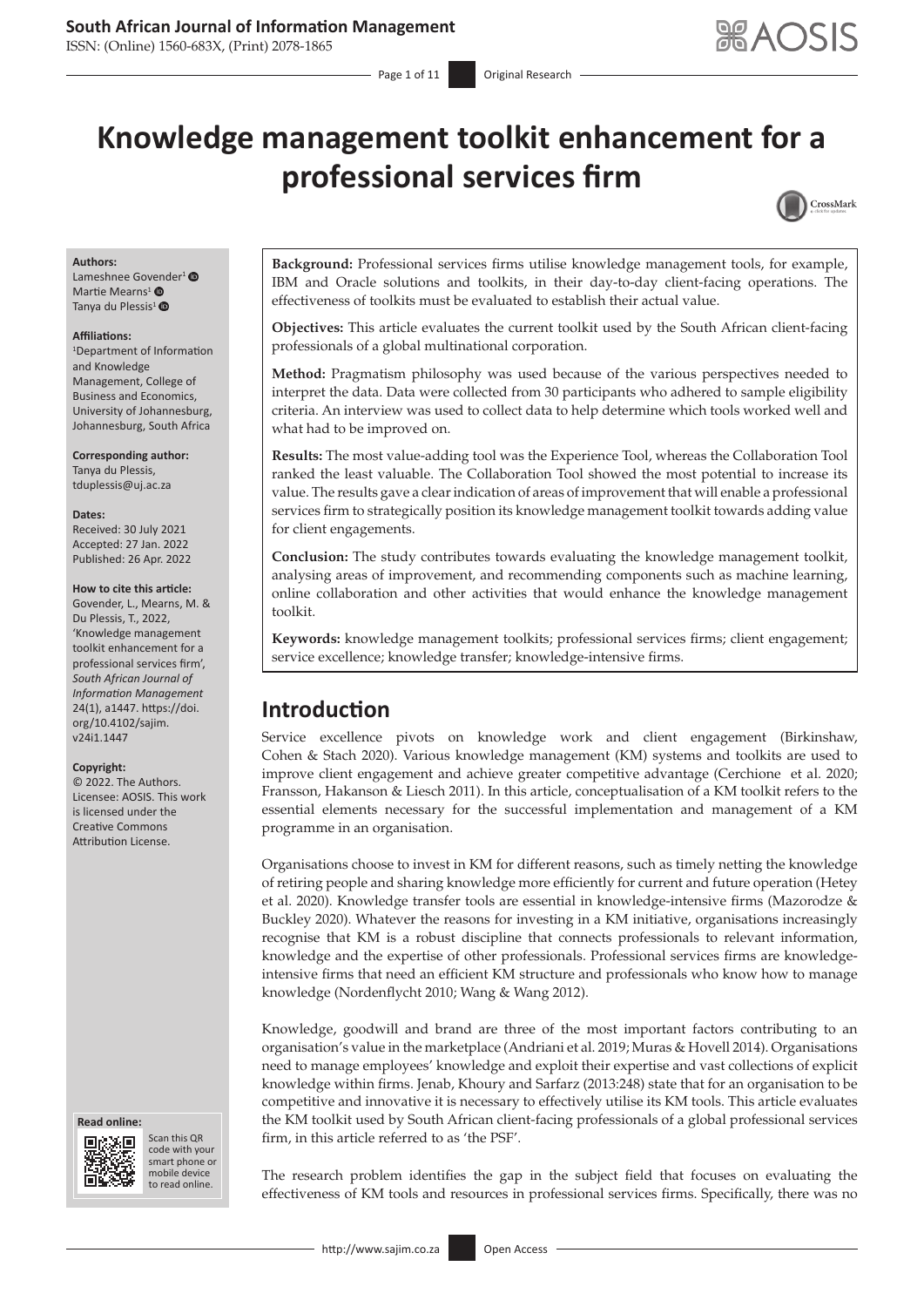evidence in place that proved the effectiveness of the KM toolkit of the PSF. A method of deciphering in which areas the KM toolkit required improvement did not exist and therefore the research aim of this study was to evaluate the effectiveness of KM tools in a professional services firm. In order to evaluate the tools, the objectives were:

- to rank the KM tools of a professional services firm
- to determine the current and potential value of KM tools of a professional services firm
- to identify the value of KM tools from the perspective of client-facing users of a professional services firm.

Firstly, the article begins by reviewing the literature of KM toolkits for professional services firms. Secondly, it describes the research design, followed thirdly by analyses of research findings of how the KM toolkit provided solutions for clientfacing professionals and what the gaps were in the KM toolkit. The article concludes with a recommendation of what needs to be implemented to improve the efficiency of the KM toolkit. Overall, the study contributes towards evaluating the PSF's KM toolkit. The analysis of areas of improvement and recommendation of how to enhance the KM toolkit may also benefit other professional services firms' KM initiatives.

# **Knowledge management initiatives of professional services firms**

Organisations that have implemented KM initiatives and toolkits are more likely to achieve competitive advantage (Sook-Ling, Choo-Kim & Razak 2013). A KM toolkit is a set of activities that an organisation implements for knowledge creation, storage, sharing and utilisation (Sook-Ling etal. 2013). Knowledge management initiatives and toolkits contribute towards achieving competitive advantage in multinational corporations (Fransson et al. 2011). The implementation of KM toolkits within a professional services firm is therefore fundamental towards gaining organisational competitive advantage.

Multinational corporations such as professional services firms that operate at global scale often execute complex projects and processes. It is therefore not strange for even minor projects and repetitive business activities to include numerous stakeholders and technologies covering different functions, business areas and even geographies (Muras & Hovell 2014). These firms implement and execute KM initiatives that enable them to leverage expertise, lessons learnt and experience, and ultimately create the impetus towards innovative competitive advantage (Sankowska 2013). Executing a KM toolkit relies on technological refinement.

According to Muras and Hovell (2014), rapid technological advances and the rise of the millennial workforce have a dispersing effect on an organisation's structure, making it increasingly difficult to identify and access the experts best suited for a specific project. Professional services firms must enable their client-facing professionals to keep up with the pace of innovation and change by seamlessly connecting

them to experts and collaboration platforms within and beyond the traditional walls of the organisation.

As technological tracking abilities become more refined, and machine learning improves the relevance of retrieved information, organisations are now collecting and measuring more data, and these trends are bound to increase as firms encounter even more advanced technologies (Dallemule & Davenport 2017; Ihrig & Macmillan 2015). Firms are also generating large quantities of information in the form of spreadsheets, SharePoint sites, email and instant messaging. Knowledge management initiatives are therefore necessary to determine where this information is stored and how to turn it into valuable intellectual capital and innovation.

Leading organisations acknowledge that innovation does not happen in seclusion; instead, using a variety of platforms for collaboration and knowledge transfer prompt innovation (Andriani et al. 2019; De Smet, Lund & Schaninger 2016). Especially the utilisation of digital workforce platforms may require guidance on how to choose the most suitable tool for a specific requirement and when and how to collaborate and share knowledge (Hetey et al. 2020). Shared knowledge and access to information and experience allow individuals and groups to dedicate their time to shape good ideas and integrate them into innovative products and processes. It has therefore become paramount for organisations to build on their skills to obtain, create and utilise knowledge sustainably and effectively (Marjonovic & Freeze 2012; Muthusamy 2008). Organisations implement KM toolkits to achieve seamless dialogue between knowledge creation, dissemination and innovation (Jenab et al. 2013).

Knowledge management tools focus on advocating innovation processes in an organisation, emphasising performance, competitive advantage, sharing lessons learnt, integration and continuous improvement of business processes (Jenab et al. 2013). Knowledge management initiatives support professionals to develop processes that are difficult for competitors to acquire and hard to replicate. Client-facing professionals perform knowledge-intensive work as part of business processes that involve human judgement and experience, complex decision-making and creativity.

### **Knowledge management in client-facing firms**

Information-based organisations are made up of experts and specialists who direct and guide their own performance via feedback from clients and colleagues (Drucker 1988). Clientfacing firms must have access to whatever knowledge they require, wherever and whenever they need it in order to execute business strategy. A competitive advantage develops when organisations apply strategic information management principles in combination with KM principles to leverage its tacit knowledge (Boljanovic & Stankovic 2012; eds. Galliers & Leidner 2003; Lee et al. 2013). Ideally, organisations should aim at having work processes aligned with knowledge processes as knowledge and continuous learning are critical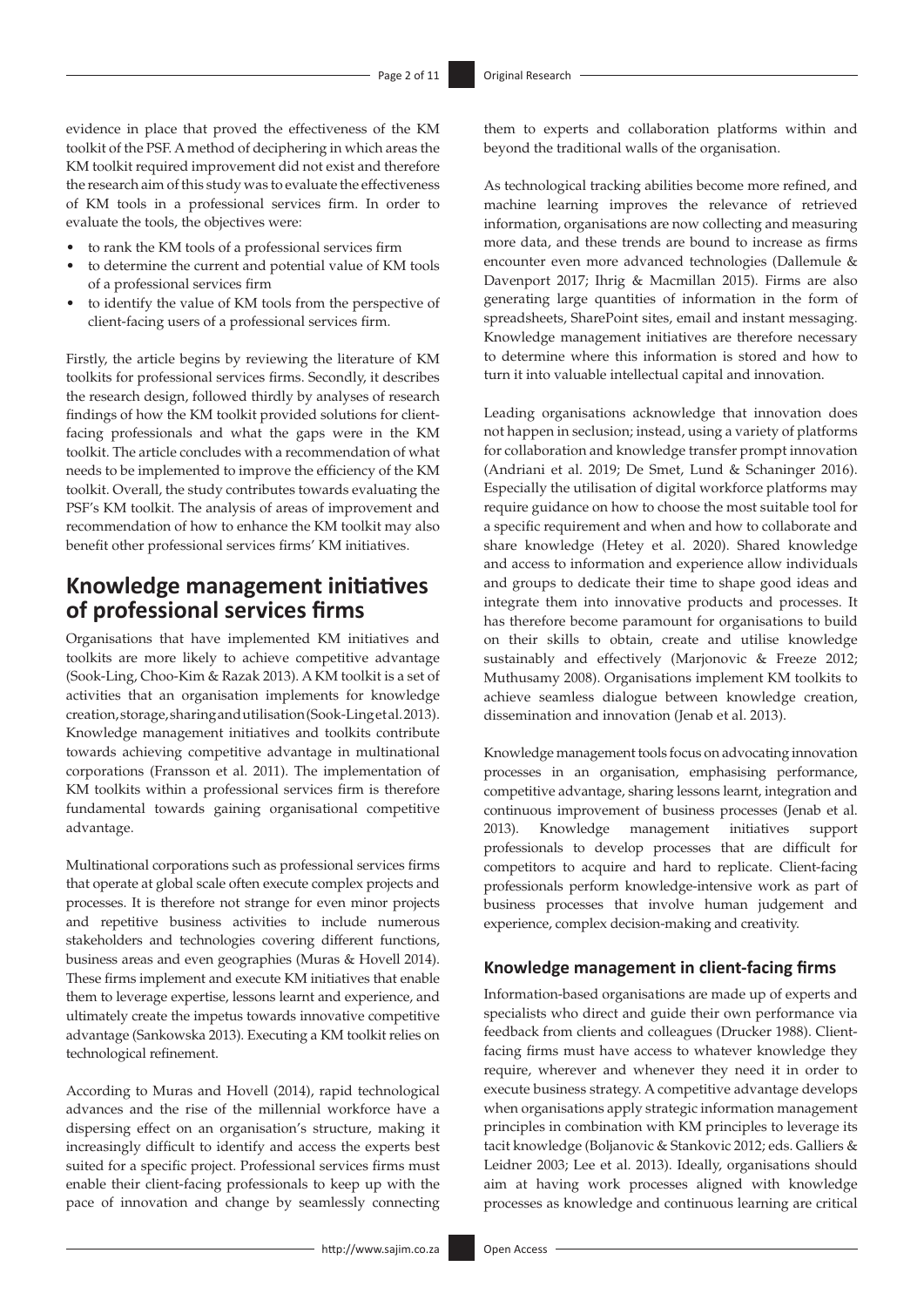elements for organisational success (Kianto et al. 2019). According to Genderen (2014), sources of knowledge are:

- 1. Knowledge that one receives from outside the organisation.
- 2. Dedicated resources who generate knowledge for a specific reason within the organisation.
- 3. Fusion of knowledge, when people of different expertise are assigned to work together on a specific project.
- 4. Adaptation of knowledge occurs when there is a need to respond to new technologies or products in the market.
- 5. Knowledge networking is knowledge generated when people share knowledge in a formal or informal environment.

Nonaka and Takeuchi (1995) emphasise the importance of creating new knowledge and they produced a SECI model consisting of socialisation, externalisation, combination and internalisation, which demonstrates how knowledge is essentially formed through interaction. The SECI model has relevance to this study as interaction processes are linked to the effectiveness of a KM toolkit. It is also critical to note the three components of a KM framework, namely, people, process and technology.

### **People, process and technology framework in knowledge management**

Knowledge management is shaped by interactions between people who create and share knowledge; processes that are ways in which the knowledge is shared, generated, organised and disseminated; and technologies that are devices used to store, generate and disseminate knowledge (Hosseini et al. 2014). The knowledge embedded in the interactions of people, process and technology provides the foundation for competitive advantage in firms (Magnier-Watanabe & Senoo 2009).

An organisation's processes must be efficient and flexible enough to overcome present-day difficulties (Andriani et al. 2019; Kir & Erdogan 2021). An efficient organisation is an organisation that has consistent procedures – in other words, it is able to deliver high-quality services at a low cost. However, mere efficiency is not enough; organisations also need to be adaptive. This means that certain external factors may require drastic changes to organisational routine. Organisations must be agile to respond swiftly to changes while continuing with its routine (Kir & Erdogan 2021).

Although process and technology are vital aspects of an organisation, it is the capability of *people* to think that is an even more critical component of organisational efficiency. People identify with specific knowledge assets, and people are the ones responsible for knowledge creation processes in organisations (Magnier-Watanabe & Senoo 2009). For example, people identify with experiential knowledge assets, conceptual knowledge assets, systematic knowledge assets and cultural knowledge assets (Magnier-Watanabe & Senoo 2009). Experiential knowledge assets relate to experience and skills; it is about sharing tacit knowledge and know-how. Conceptual

knowledge assets relate to explicit knowledge which is documented. Systematic knowledge assets consist of systematic and packaged explicit knowledge. Cultural knowledge assets relate to organisational routines and ways of doing day-to-day tasks. Because people are integral in KM, there is a certain amount of trust required to achieve the people component of KM (Hosseini et al. 2014). It is with this understanding of the importance of trust as part of the organisational culture that the PSF utilises technology as a platform to facilitate knowledge sharing. The PSF has built its KM toolkit with the intent to connect people and processes, therefore effecting knowledge sharing and usage within a conducive organisational culture.

#### **The role of the knowledge management toolkit in the PSF**

Knowledge management toolkits are important to deliver business value; however, some technologies could potentially hinder knowledge transfer, especially when a consultancy firm's KM programme 'fit for purpose' is unclear (Donnelly 2008:73; Smith, McKeen & Jenkin 2009:8). The vast number of KM toolkits available makes it difficult for organisations to know which options provide them with the best value. Some examples of KM toolkits are the solutions provided by Oracle, Google, Synaptica and IBM. Knowledge managers are therefore required to develop methods and strategies on how to best use and implement these KM toolkits. However, many organisations still grapple with decisions on what are the most effective KM tools (Jenab et al. 2013). Therefore, this study set out to evaluate the effectiveness of KM tools in a professional services firm.

To evaluate the effectiveness of KM tools, the research methodology for determining which of the PSF's KM toolkit elements were most effective and which needed adjustment follows next. The elements are Project Tool elements, Eminence Tool elements, Expert Locator Tool elements, Content Locator Tool elements, Research Tool elements, Compliance Tool elements, Instant Messaging Tool elements and Online Collaboration (OC) Tool elements.

# **Research methodology**

Since the focus of this study was on evaluating the effectiveness of KM tools, rich text had to be collected to evaluate what has been working well and what has been lacking from the perspective of the client-facing users of the PSF's KM tools. A qualitative research paradigm was best suited to evaluate the effectiveness of the KM toolkit from a pragmatism philosophy because of the various perspectives needed to interpret descriptive data (Saunders, Lewis & Thornhill 2009). Pragmatism is a functionalist frame of reference suitable for evaluation research (Mouton 2009).

The researchers followed an inductive approach, which meant that the researchers collected data to conceptualise the value creation framework of the KM toolkit for the PSF. Because a value creation framework was non-existent prior to the study, this study was designed to collect data on the perceptions, attitudes and beliefs of the research participants.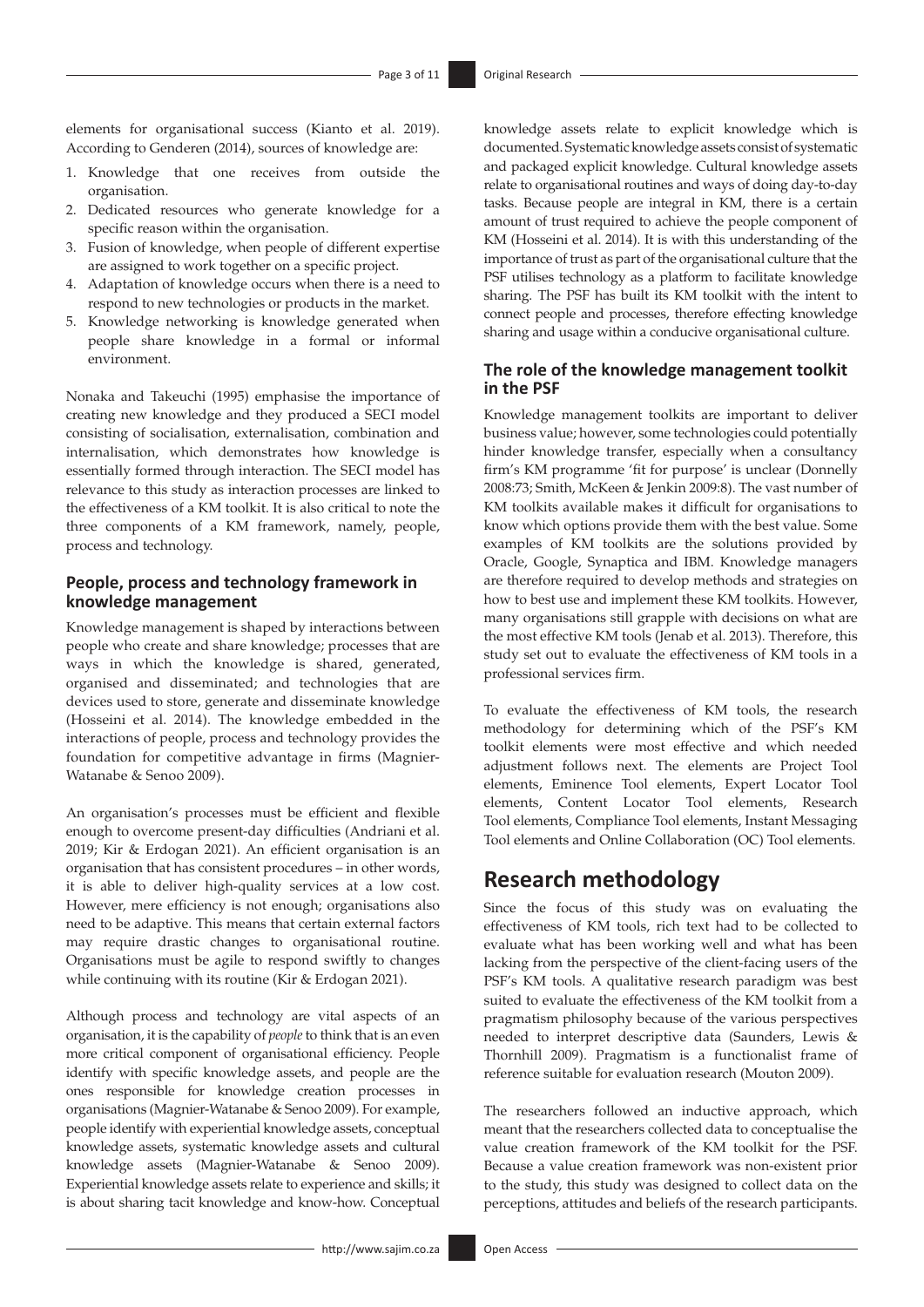As perceptions, attitudes and beliefs are difficult to quantify (Saunders et al. 2009), therefore a qualitative research paradigm was preferred for this study.

To collect rich text, the interview schedule was aligned to the study's four research questions and the data collection instrument consisted of semi-structured questions for each KM tool. The four research questions were as follows:

- 1. What aspects of the PSF KM toolkit are successful and why?
- 2. What aspects of the PSF KM toolkit are unsuccessful and why?
- 3. Which aspects of the PSF KM toolkit have been omitted?
- 4. What aspects of the PSF KM toolkit need to be amended to facilitate efficiency in client engagements?

The population of relevance was selected from a single multinational professional services firm based in South Africa. A non-probability, purposive sampling was used to answer the research questions from a list of relevant employees that were best able to answer the research questions and meet the criteria (Saunders & Lewis 2012). Consequently, the research participants represented clientfacing professionals working in client accounts, strategic and target clients, and client sustainability for existing clients. In total, there were 30 participants.

The research interviewed all participants with respect to all tools within the KM toolkit. For this research, 'KM toolkit' referred to a set of separate platforms, each having the purpose of meeting client-facing professionals' requirements to add value to client relationships. This article uses tool pseudonyms to assist in the discussion and anonymise the PSF's proprietary tools in accordance with the conditions of obtaining ethics clearance for the research project.

The findings from the interviews for each tool were analysed by using an integrated interpretation and discussion method, which means qualitative data analysis steps included looking for patterns or themes in the data, followed by understanding and interpreting each theme. The current value of each tool was determined based on the feedback received from the participants. The feedback was categorised according to the themes that emerged from the data. The current value was given an overall rating, which was dependant on how good or bad each tool was perceived for each theme by each participant. Each tool's potential value was based on participant feedback, for example, a declaration of being unaware of the tool and therefore unaware of its value; or the poor quality of data measured against the participant's value criteria expressed in terms of professional client-facing work. The current value and potential value of each tool were analysed using the following rating guide developed for this study:

- **0** = none of the participants indicated criteria related to value.
- **1** = fewer than 6 participants indicated criteria related to value.
- **2** = between 6 and 10 participants indicated criteria related to value.
- **3** = between 11 and 15 participants indicated criteria related to value.
- **4** = between 16 and 20 participants indicated criteria related to value.
- **5** = between 21 and 30 participants indicated criteria related to value.

Follow-up face-to-face interviews were made up of five individuals from each of the roles as analysts, consultants, senior consultants, managers, senior managers and partners. The next section presents the research findings, analysis and discussion.

# **Research findings, analysis and discussion**

Participants' perspectives, attitudes and beliefs regarding KM toolkit elements were analysed for themes and then interpreted. The approach was inductive because a value creation framework for the PSF was non-existent. This meant that the actual application of the KM toolkit in the PSF resulted in the conceptualisation of the KM toolkit value creation framework (Figure 1).

Figure 1 illustrates the research findings with themes such as intellectual property (IP), expertise, insights, collaboration, and experience, grouped together with solutions embedded into KM programmes with the intention to connect employees to each other, to connect employees to knowledge assets and to connect experienced employees to inexperienced employees. The conceptualisation of the KM



KM, knowledge management; SLATES, search, links, authoring, tags, and extensions and signals. **FIGURE 1:** Conceptualisation of knowledge management toolkit for value creation framework at the PSF.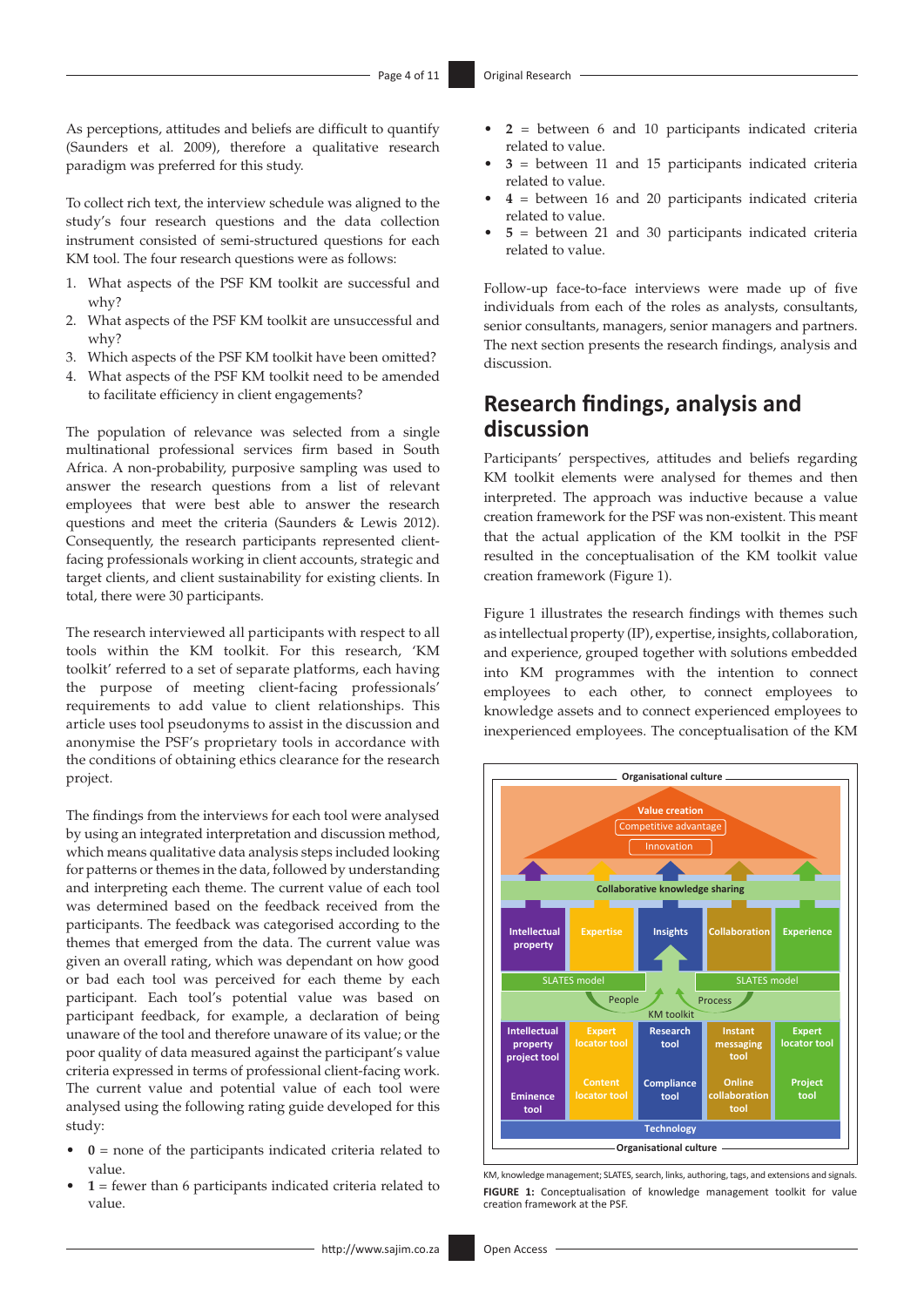toolkit for value creation framework at the PSF combines the components of successful KM programmes, namely, people, process, technology and organisational culture. To understand the type of culture that exists in the PSF, participants were asked whether they believed the PSF had

**TABLE 1:** Verbatim feedback from interviews for culture of knowledge sharing (emphasis added).

| Yes                                                                           | No                                                                               |
|-------------------------------------------------------------------------------|----------------------------------------------------------------------------------|
| " consulting is more open to sharing."                                        | 'People safeguard their knowledge so<br>[that] others can't use it.'             |
| " consulting makes use of more tools" " sharing is not natural because we are | isolated in pods '                                                               |
| 'Yes we have to share '                                                       | 'No culture of sharing, people are afraid<br>of being replacedthere is no time ' |
| 'Sharing happens in teams and<br>informally '                                 | " people are scared to share<br>information.                                     |
|                                                                               | " people <b>don't think</b> about sharing<br>proactively.'                       |
|                                                                               | " not an open sharing culture, people<br>are too busy '                          |
|                                                                               | " consulting does not share across<br>service lines  sense of competition '      |
|                                                                               | ' I do encourage but it is not<br>happening                                      |

a knowledge sharing culture. Their verbatim feedback is summarised in Table 1.

Culture refers to the operating environment and unsaid ethos; it is a crucial determinant of how effectively an organisation adopts and uses its KM toolkit. A combination of the market culture and adhocracy culture best describes the PSF. It hosts an entrepreneurial and creative environment where individuals feel free to make decisions and take initiative and risks. The PSF's leadership are results-driven and hugely competitive with tough, bold leadership culture.

The rating guide that was developed in the 'Research methodology' section was used to analyse the findings for the rating of the current value (cv), and potential value (pv), of the Project Tool with elements relating to IP and experience, Eminence Tool, Expert Locator Tool with elements relating to expertise and experience, Content Locator Tool, Research Tool, Compliance Tool, Instant Messaging Tool, and OC Tool, as illustrated in Figure 2.



KM, knowledge management; SLATES, search, links, authoring, tags, and extensions and signals.

**FIGURE 2:** Current value and potential value of tools in the knowledge management toolkit.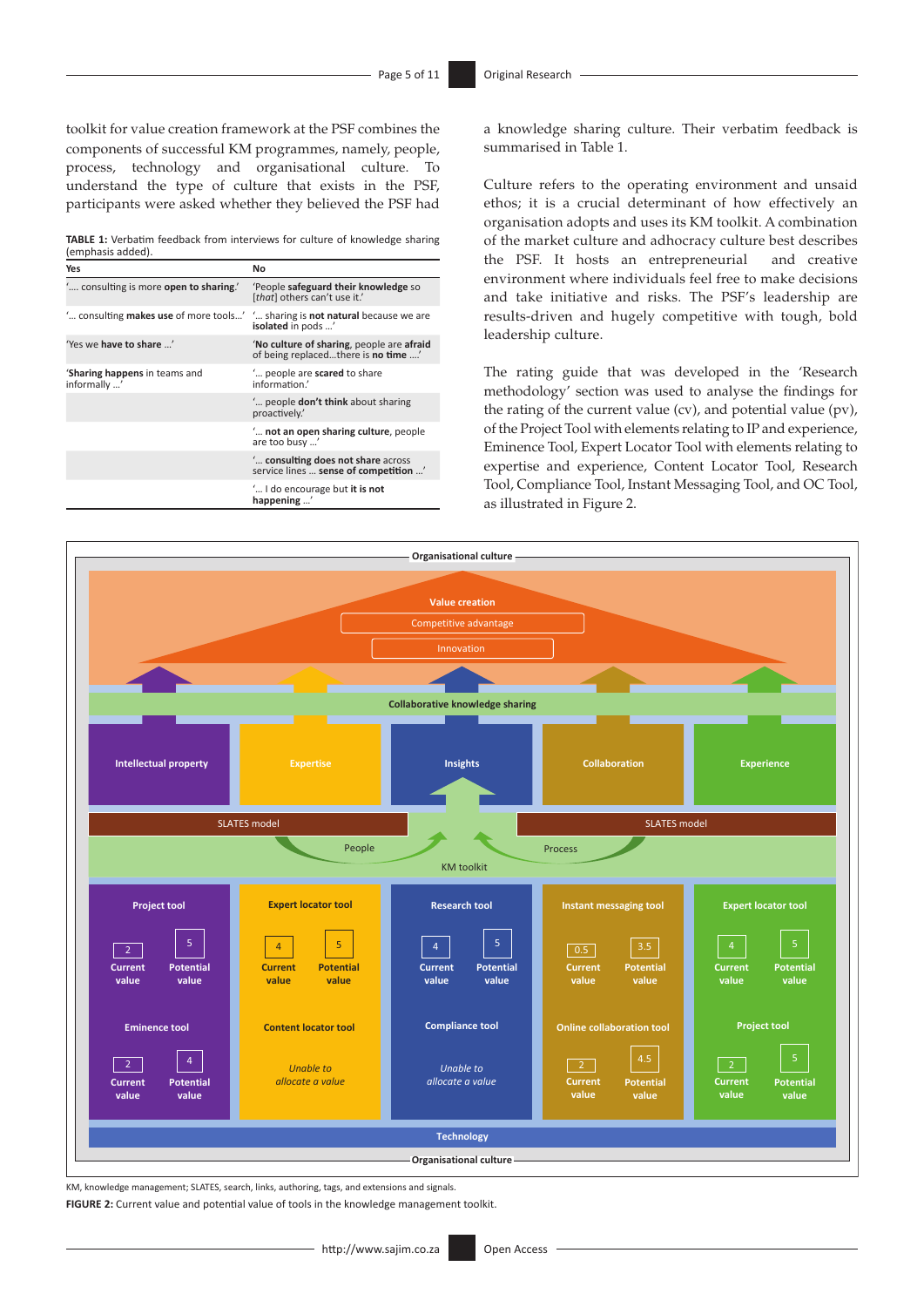| Search                                                                                          | Awareness                                | Data quality                                 | Agility                                                         |
|-------------------------------------------------------------------------------------------------|------------------------------------------|----------------------------------------------|-----------------------------------------------------------------|
| " locating people within [the PSF] both<br>nationally and internationally.'                     | ' <b>unaware</b> of the tool.'           | " include updates on KPIs for quality."      | " scheduling expertise based on skills in<br>client proposals.  |
| " searching for functional expertise"                                                           | ' there is value added <b>if aware</b> ' | ' needs to be <b>updated</b> .'              | ' understanding who people are '                                |
| " searching for industry expertise."                                                            | ' need to be included in on-boarding.'   | ' quick, efficient and accurate if updated.' | " finding CVs to include in client proposals."                  |
| 'looking for specific skills within  [the PSF]'                                                 | ' more awareness of the value.'          | ' need to have completed profiles '          | ' quick and easy '                                              |
| " finding CVs to include in client proposals."                                                  | ' need to be in <b>induction</b> '       | ' need to be included in on-boarding.'       | adds value for scheduling when looking<br>for specific skills.' |
| ' adds value for scheduling when looking for ' don't know why it is used.'<br>specific skills.' |                                          | ' need to be in <b>induction</b> '           | " quick, efficient and accurate if updated."                    |

**TABLE 2:** Verbatim feedback from interviews for expert locator tool (emphasis added).

SECI, Socialisation, Externalisation, Combination, Internalisation; KPI, Key Performance Indicators; CV, Curriculum Vitae; PSF, professional services firm.

The findings in Figure 2 illustrate the expertise and experience pillars of the KM toolkit – the Expert Locator Tool. Participants perceived the Expert Locator Tool as one of the two most valuable tools in the KM toolkit, with a current value at a level 4 and potential value at a level 5. Verbatim responses are presented in Table 2.

The PSF defines 'expert' as an individual who is highly skilled within a specific service and/or widely proficient on a specific industry. The Expert Locator Tool within the PSF equates to an explicit platform of expert locators. The responses regarding the value and usage of the Expert Locator Tool highlighted the following common themes:

- Search: Tool enables the ability to search and locate expertise.
- **Awareness:** The level of awareness of the tool.
- **Data quality:** The quality of data populated on the tool.
- **Agility:** The ease of use and accessibility of the tool.

With the increase of agility, quality, awareness and search, the usage and potential value of the Expert Locator Tool will also increase, thereby creating a fully optimal KM tool. These research findings suggest that an education and awareness drive is required to create greater levels of exposure for the value and usage of the tool. The campaign should be included in the PSF's induction and on-boarding process, firstly, to create awareness of the value of the tool and, secondly, to facilitate the immediate update of content. The updating of the Expert Locator Tool should also be included in individuals' performance rating systems to ensure quality of information. Quality of newly added information increases system agility and adds to leveraging of the existing, highquality information.

For the expertise pillar of the KM toolkit – the Content Locator Tool – findings of the tool equate to a group of experts who one can access via an IM collaboration platform or email to access content across the firm's geographical reach. The 'I'm tool' did not feature high in Figure 2, with a current value of 0.5, indicating low awareness (28 of the 30 participants were not aware of the tool), and conflicting responses from the other two participants resulted in an inconclusive benefits analysis of this tool. Its purpose and function regarding client engagement are not clear from the participants' perspective.

For the IP pillar of the KM toolkit – the Project Tool and the Eminence Tool – the value of the Project Tool and Eminence Tool focuses on retaining the firm's IP and expertise from an eminence and projects perspective. The Eminence Tool focuses on the storage and accessibility of thought leadership pieces generated by the PSF regarding industries, countries and trending topics. The accessibility and availability of these eminence pieces to clients and potential clients add credibility to the PSF. The Project Tool within the PSF is the process of updating past project experience and storing this IP in a tool. The storage and availability of this information also contributed towards adding value and credibility to the PSF specifically when dealing with client proposals, which require experience. An analysis of the responses regarding the value and usage of the Project Tool and Eminence Tool highlighted the following common themes:

- **Quality:** The standard of content published on the Project Tool.
- Africa content: The type of content published on the Project Tool.
- **Value:** The need for the Project Tool.
- **Accessibility:** The ability to easily access the Eminence Tool.
- **Marketing:** The application of the Eminence Tool for marketing to clients or potential clients.
- **Content:** The quality of the content in the Eminence Tool.

The current value of the Project Tool is viewed at level 2. To increase its current value to its optimal potential value, participants suggested that senior management together with KM team should champion a drive for the Project Tool to be updated with quality content. Also, keeping track of projects has to be improved; post-project documents have to be completed and stored prior to project close off, and processes should be included in staff key performance measurements. Project tool content should go through a quality check to ensure confidentiality and that other language and logistical aspects align with the PSF's policies.

Similarly, the Eminence Tool is viewed at level 2; it is currently used via a different search platform and not to its fullest potential. It could reach its potential value by making the PSF aware of how and where to access content and highlighting the tool's marketing prospects. The content validity and relevance to African insights give the Eminence Tool a level 4 potential value ranking.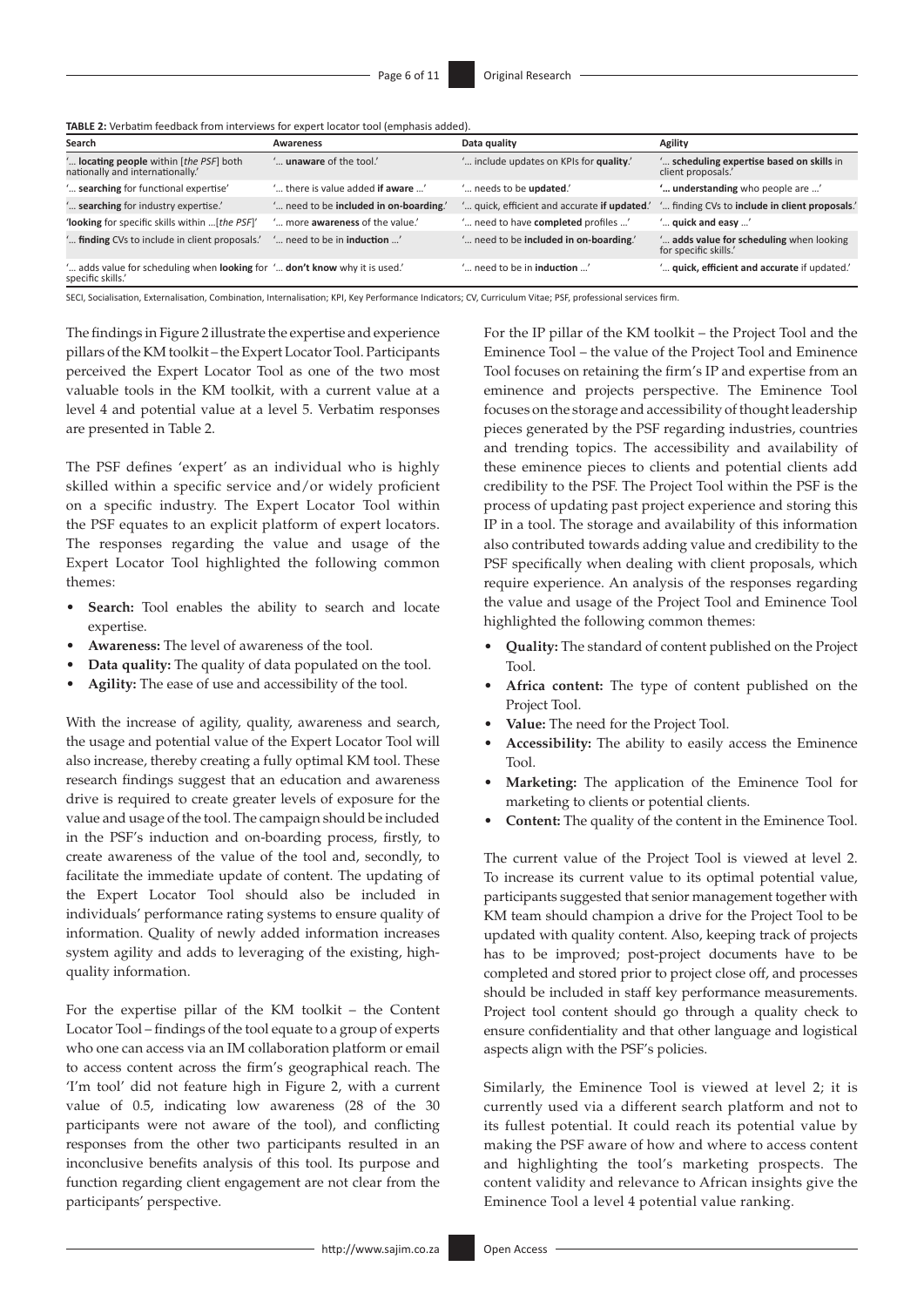To achieve this level will require a robust communication and education drive within the PSF by using email communications, roadshows, posters and information sessions. Communications can also address the issue of how to effectively access the tool and how it can be used to increase credibility of the PSF in the market. Furthermore, it may be beneficial for the PSF to proactively distribute new material to client-facing employees, which will mitigate the concern of accessing relevant information. Participants also indicated that the PSF could be better aligned with Africaspecific topics, suggesting that a community of practice should be initiated with all industry experts to develop new local material.

For the insights pillar of the KM toolkit – the Research Tool and the Compliance Tool contain insights that are relevant only to the PSF. An analysis of participants' value perceptions revealed that only two of the 30 participants made use of the Compliance Tool. Both participants concurred that the tool is valuable to client engagements; it offered company information and organograms, insight of various aspects of the local and global footprint of the PSF, financials and a number of important company statistics. The Research Tool helps with generating new intelligence about industries and trends by utilising a variety of sub-tools. These tools give access to big data to develop new and robust insights, which is then exploited in thought leadership pieces or business decision-making. Its value is perceived based on the PSF's insights into client, company and industry acumen using external sources (various research tools), and internal sources (e.g. the Compliance Tool, discussed further below). Its greatest value is to generate IP and its current value was at a level 4. Two themes emerged from participants' responses:

- **Data:** The quality of the data that resides in the tool.
- **Accessibility:** The ease of accessing this data when needed.

The value of the Research Tool can be optimised even further to achieve its potential value at level 5. A simpler navigation would assist users with searching and accessing data. A process of proactively extracting the required data and distributing the data to the PSF would add value. In addition, evaluating the industry and country gaps in data, outsourcing relevant tools to mitigate these gaps, assessing the credibility of existing data, and instituting a call for action to have the data updated would increase the value of the Research Tool. Faster response times for support on the tool, creating user support guidelines, information sessions, and allocating more resources to assist with research requests should be considered.

For the collaboration pillar of the KM toolkit – the IM Tool and OC Tool serve as collaboration tools in the PSF; the IM tool is mostly internally whereas the OC Tool is also applicable for external collaboration. The OC Tool, based on a SharePoint platform, focuses on external and internal collaboration both globally and locally. Four key themes

about the collaboration pillar were visible from participants' responses:

- **Collaboration:** The degree to which one can collaborate effectively on the IM Tool.
- **Awareness:** The level of awareness of the IM Tool and OC Tool.
- **Ease of collaboration:** Ability to share and use content on the OC Tool platform.
- **Negative perception:** Participants' adverse beliefs about the IM Tool.

The current value of the IM Tool rated at a 0.5 level, though participants indicated that its potential value is at a 3.5 level. The value of the OC Tool rated at a 2 level, and its potential level at a 4.5 level. Twenty of the 30 participants were aware of the IM Tool, but they maintained that a sharpened awareness of the IM Tool would not result in an increased use of IM for collaboration.

The negative perceptions of 16 of the 20 IM-aware participants may have affected the way the PSF shares knowledge and it could in future reduce their agility towards meeting client requirements. There was deep concern from participants that the IM Tool was not easy to use and there was an overload of information, which made it difficult and time-consuming to sift through information to find relevant information. The participants who effectively used the IM Tool were able to see its value by incorporating this integrated collaboration solution. This means that collaboration can occur more rapidly, outputs are more agile, and innovation is possible. As mentioned above, The PSF's organisational culture hosts an entrepreneurial and creative environment, and the potential value of IM could increase its ranked position in the collaboration pillar of the KM toolkit.

The KM toolkit pillars, elements and tools, illustrated in Figure 1, integrate the concepts found in the literature to the manner in which the PSF KM toolkit is practically used. Three main components give a theoretical description of professional services firms (Nordenflycht 2010:156):

- 1. **Knowledge intensity:** Output is reliant on the knowledge that resides within the firm. This means that the firm has a dependency on an intellectually skilled workforce across all functions, which makes it critical to have effective KM toolkits in place to harness IP.
- 2. **Low capital intensity:** Refers to when a firm does not have high production costs. This means that for knowledge-intensive firms with low capital intensity employee bargaining power is greater. Intellectual capital becomes even more powerful.
- 3. **Professionalised workforce:** Refers to a firm that has a specific knowledge base, which is regulated and controlled autonomously within a professional code of ethics.

These three components describe the PSF – an inherently client-facing organisation operating within a highly intense knowledge economy that seeks to utilise their intellectual capital to be able to generate competencies relevant to the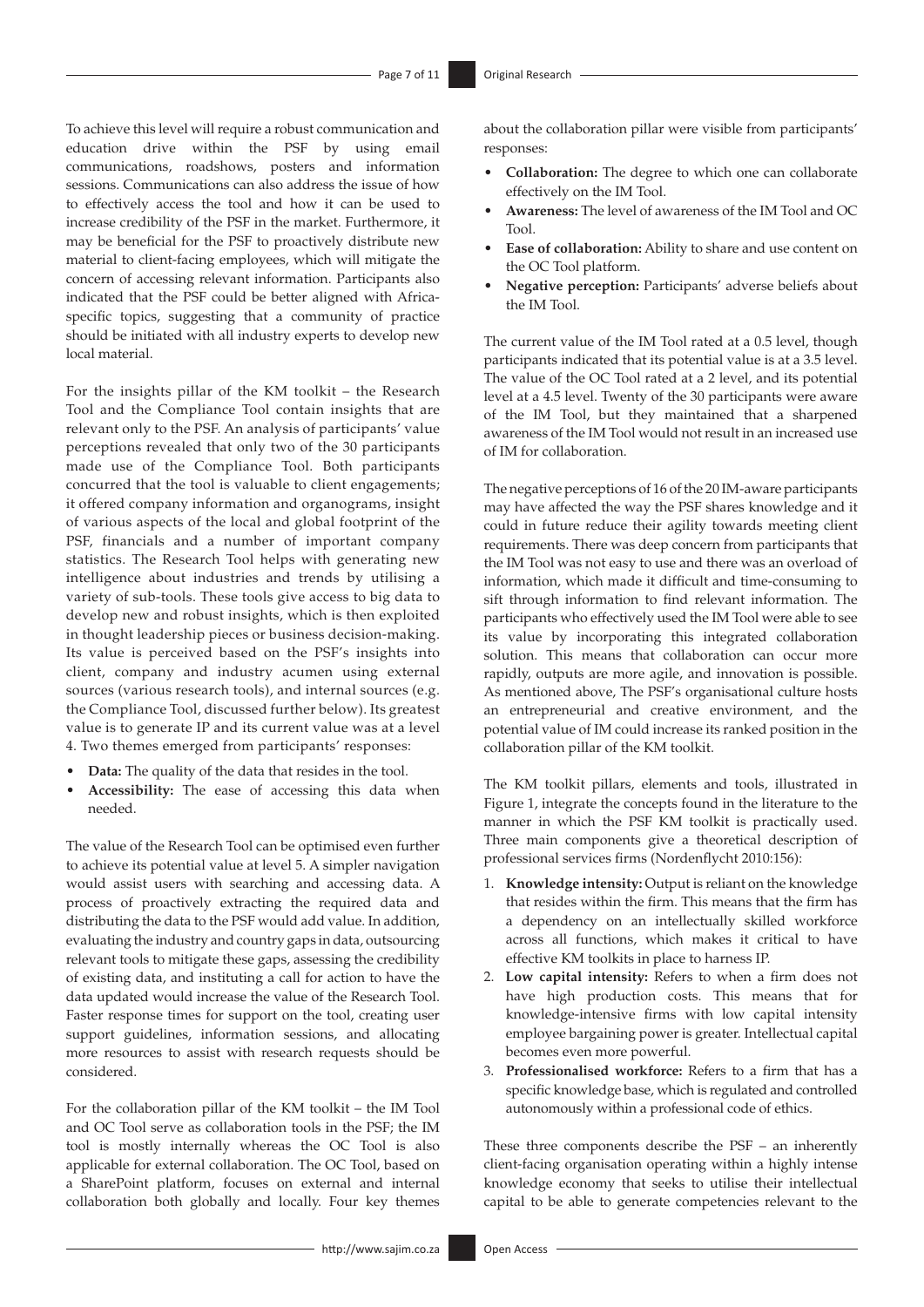client, stressing the need to innovate their advice to their clients. Intellectual capital and innovation are critical to the success of client-facing firms (Qureshi, Briggs & Hlupic 2006; Seleim & Khalil 2011).

The above discussion was of the research findings relating to the tools in the KM toolkit and have been integrated with concepts from the literature as follows:

- 1. **Intellectual Property:** Organisations that view information and knowledge as their primary service place high value on their IP. The KM toolkit houses a tool that is able to store IP for current and future use; the central database can be accessed by client-facing professionals to influence and build on client engagements. The tool houses evidence of the PSF's ability to fulfil client deliverables. It is as important for the organisation as it is for potential clients.
- 2. **Expertise:** This pillar is a central platform which houses information tools on all professionals within the PSF. Information is updated by users and accessed by all professionals globally. The tool is critical to the success of ongoing performance and new business efforts. Distributing information is not enough to guarantee reuse. Access to people with knowledge is as imperative as access to information. Expertise locator tools and people in the network who can assist in finding potential experts for projects are crucial approaches to reusing valuable, relevant knowledge.
- 3. **Insights:** A KM toolkit necessitates the incorporation of databases that provides information on clients, competitors and industries. This information is pertinent to client engagements and building strong, credible relationships.
- 4. **Collaboration:** For the PSF to be truly innovative, robust and agile, the collaboration pillar must be embedded within an organisational culture that is open to knowledge sharing.
- 5. **Experience:** An individual's experience or skill is paramount to the success of a project. Tools in the experience pillar point client-facing professionals in the right direction to find individuals who have experience and skills to perform optimally on projects.

Central to the above five pillars of the KM toolkit, the Search, Links, Authoring, Tags, and Extensions and Signals (SLATES) model (McAfee 2006) represents the role of people, process and technology:

- **Search:** Process of finding applicable content, searching for expertise and searching for relevant research material.
- Links: Process of linking relevant content to service line and industry pages, ensuring that updated information is easily accessible.
- **Authoring:** Ensuring that knowledge assets are contributed to the knowledge asset management database which links to the author on the Expert Locator Tool.
- **Tags:** When entering content and attachments into the knowledge asset management database, a functionality ensures that the user enters keywords.
- **Extensions** and **Signals:** An employee advocacy tool makes specific users and clients aware when new content

is uploaded according to areas of industry specialisation or interest.

This section discussed the pillars of the KM toolkit and the role of interaction between people, processes and technology. Next, the gaps are identified for improvement of the KM toolkit.

Each tool within the KM toolkit depicted some elements that did not work very well and needed improvement. Table 3 presents a list of these elements.

Gaps identified for the project tool were that there was an overwhelming need for information related to Africa, which remained unmet. This means that the PSF professionals are unable to find information that relates to Africa-specific topics, required by their clients. The inability to provide this information could mean a loss of client business as project experience evidence is not available. A firm-wide Africa campaign should be launched to capture Africa information.

The second weakness was that the quality of information provided on the Project Tool was not updated and of a poor standard because information was not being captured suitably. The poor quality of information provided is just as good as not having any information available because poorquality information cannot be used for client engagement. There is a perception that the process of updating information takes too much effort. Another reason for the lack of contribution to the Project Tool could be the PSF's culture of sharing, which is not a proactive culture. People do not openly share information unless requested to do so for a specific engagement. The Project Tool therefore has not reached a stage of maturity where it can be trusted for the most updated, reliable information. This tool is the PSF's competitive advantage over other similar firms that are bidding for similar work because it depicts the firm's expertise, and therefore ability, to deliver on the engagement. The lack of contribution to the tool means that the PSF is unable to demonstrate their competitive advantage to clients.

Concerning the Eminence Tool, the lack of awareness of where to access the tool led to the perception that the tool is

**TABLE 3:** Gaps for improvement.

| <b>Tools</b>                        | Africa | Quality of<br>information information | Updating<br>process | <b>Unaware Accessibility</b> |
|-------------------------------------|--------|---------------------------------------|---------------------|------------------------------|
| Project Tool                        |        |                                       |                     |                              |
| Eminence Tool                       |        |                                       |                     |                              |
| <b>Expert Locator Tool</b>          |        |                                       |                     |                              |
| Content Locator Tool                |        |                                       |                     |                              |
| Research Tool                       |        |                                       |                     |                              |
| Compliance Tool                     |        |                                       |                     |                              |
| <b>Instant Messaging</b><br>Tool    |        |                                       |                     |                              |
| <b>Online Collaboration</b><br>Tool |        |                                       |                     |                              |

Bullets signal gaps. Empty cells signal no gap.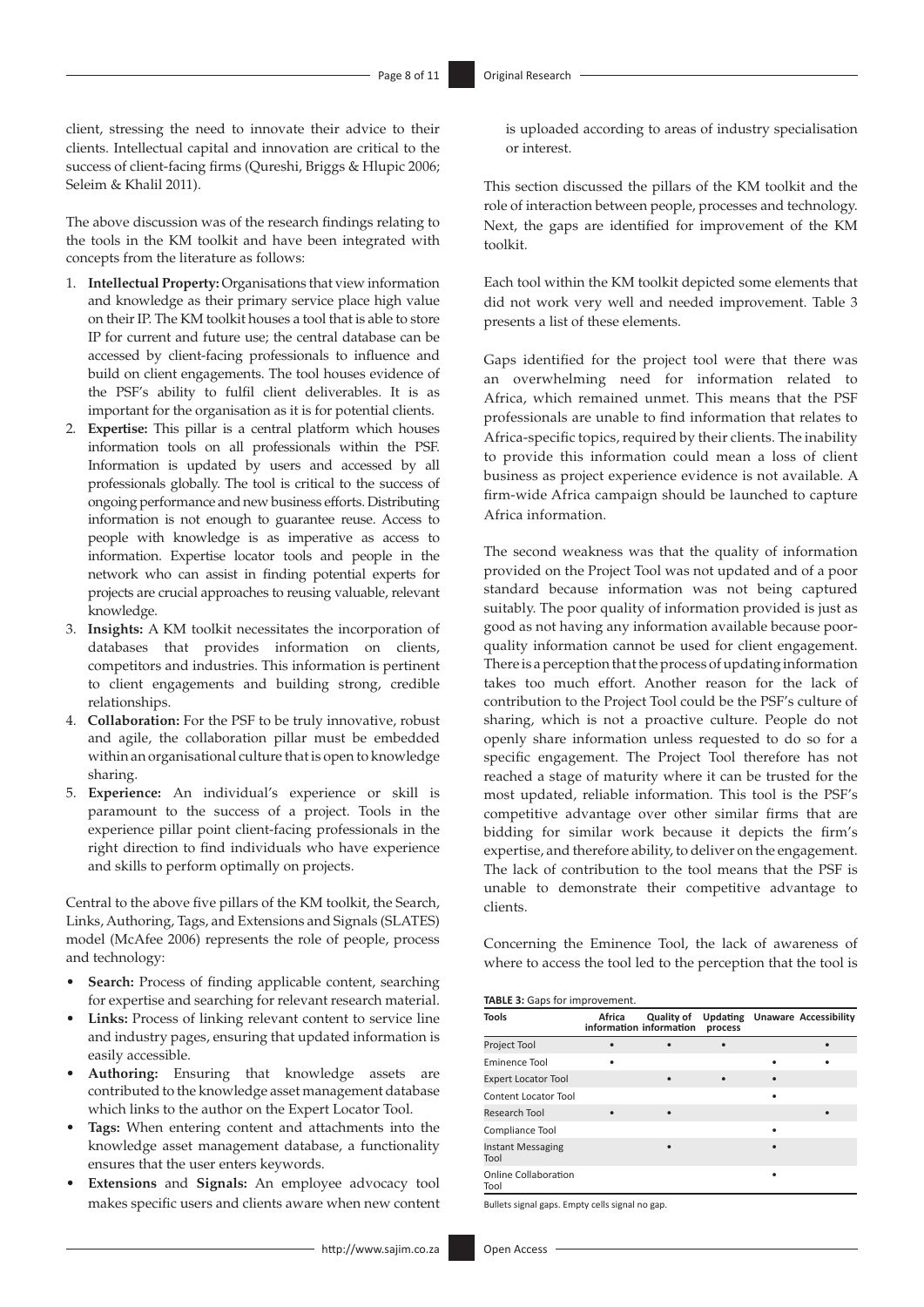**TABLE 4:** Verbatim feedback from interviews for Eminence Tool (emphasis added).

| Accessibility                                                                                | <b>Marketing</b>                   | Content                                                                            |
|----------------------------------------------------------------------------------------------|------------------------------------|------------------------------------------------------------------------------------|
| ' the information should be easily searchable'                                               | " used for <b>proposals</b> "      | " need to produce more from Africa point."                                         |
| ' should be able to <b>better search and access</b> the information'                         | ' used to support events '         | ' more Africa content required '                                                   |
| The tool is not integrated, if searching under global I have to go to<br>specific countries' | ' take to client visits to share.' | " content is localised from global topics, we need to have a<br>more unique view.' |
| ' needs to be more visible'                                                                  |                                    | ' we need more of an African view '                                                |
| should be in your face'                                                                      |                                    |                                                                                    |

not easily available and accessible, and therefore the participants were unable to find relevant information. Content that resides within this database was searched via a tedious process, which did not always result in the most accurate results. It was also a concern that this tool did not house enough Africa content of value to clients. The objective of this tool however is to centrally store the PSF eminence and not to develop the content. The lack of Africa content therefore could be the reason why this tool is underutilised. The underutilisation of the Eminence Tool means that the PSF is unable to demonstrate its innovative insights by creating the necessary exposure that is required to build vital client relationships. Verbatim feedback is presented in Table 4.

About the Expert Locator Tool, though most of the participants were familiar with the tool, many did not know exactly how to use the tool optimally to extract its intended value. There was a perception that it needed an update because it was mandatory but there was a lack of understanding the actual objective of the tool. Content is updated inadequately and consequentially the search results are not optimised. There is a perception that the process of updating information is time-consuming. Updating content means that one can find experts to work on specific projects for clients, being able to locate people who speak different languages for global mobility projects and being able to nimbly put together proposals by accessing relevant information. The value of the tool can therefore be seen to enhance competitive advantage by being agile and technologically innovative. Thus, data on the tool must be kept up to date and relevant.

A gap exists with both the Content Locator Tool and the IM Tool in terms of real-time access to relevant information, which is critical in a business that operates within a rigorous competitive climate. Utilising collaboration tools optimally can provide the basis for innovation and crossfunctional thinking that will assist with encouraging a collaborative culture within the PSF. There is a need for the PSF to collaborate externally within a secure environment. Without a conducive environment to share knowledge proactively for the benefit of the entire organisation, the value of each of the tools to ultimately gain competitive advantage will not be realised.

Next, the recommendation is based on the research findings, analysis and discussion of the PSF's KM toolkit.

# **Recommendation**

Figure 3 presents a summary of components that will most likely improve the efficiency of the PSF's KM toolkit.

The recommendation is based on the research findings and literature review, which adds machine learning and gamification in addition to the suggestions that emerged from the interview, such as awareness campaigns, onboarding presentations and e-learning courses on KM tools for all staff. The implementation of these recommendations will assist with enhancing the KM toolkit by ensuring that the current value of each tool reaches its potential value:

- **Awareness campaigns:** To educate users on the objectives of KM tools and how it can help with client engagements. To also show users how to access and use the tools optimally.
- **On-boarding presentations:** High-level presentation targeting new staff will drive awareness of all tools.
- **E-Learning:** Online courses on how to optimally use the tools and drive education on the objective of the tools for all staff will help with increasing understanding and usage.
- **Project tool:** Emphasise the importance of contributing quality information to the tool as well as Africa content. The lack of providing quality information means that there is a risk of losing valuable IP which poses a challenge for future client engagements.
- **Eminence tool:** The lack of Africa eminence should be addressed by identifying current Africa issues and themes and generating collateral that supports and adds valuable input to these subjects.
- Expert locator tool: For existing staff it should be integrated with project scheduling processes for the tool to maintain relevance and credibility.
- **Gamification:** Competitive elements like prizes and scores can also be included with the assumption that people will be inspired to advance or win in the context of the game. The approach of gamification can be used to endorse a range of activities and behaviours, from lobbying innovative ideas to inspiring collaboration.
- **Content locator tool:** Conduct awareness drive around the time saving value of tool.
- **Research tool:** A searchable dashboard is recommended.
- IM tool: Needs to be incorporated into an integrated solution which makes it easier to filter information that is relevant and meets individual needs.
- **Online collaboration tool:** It is important that the culture of sharing is further investigated. Discovering the reason for the lack of sharing willing and enthusiastically in the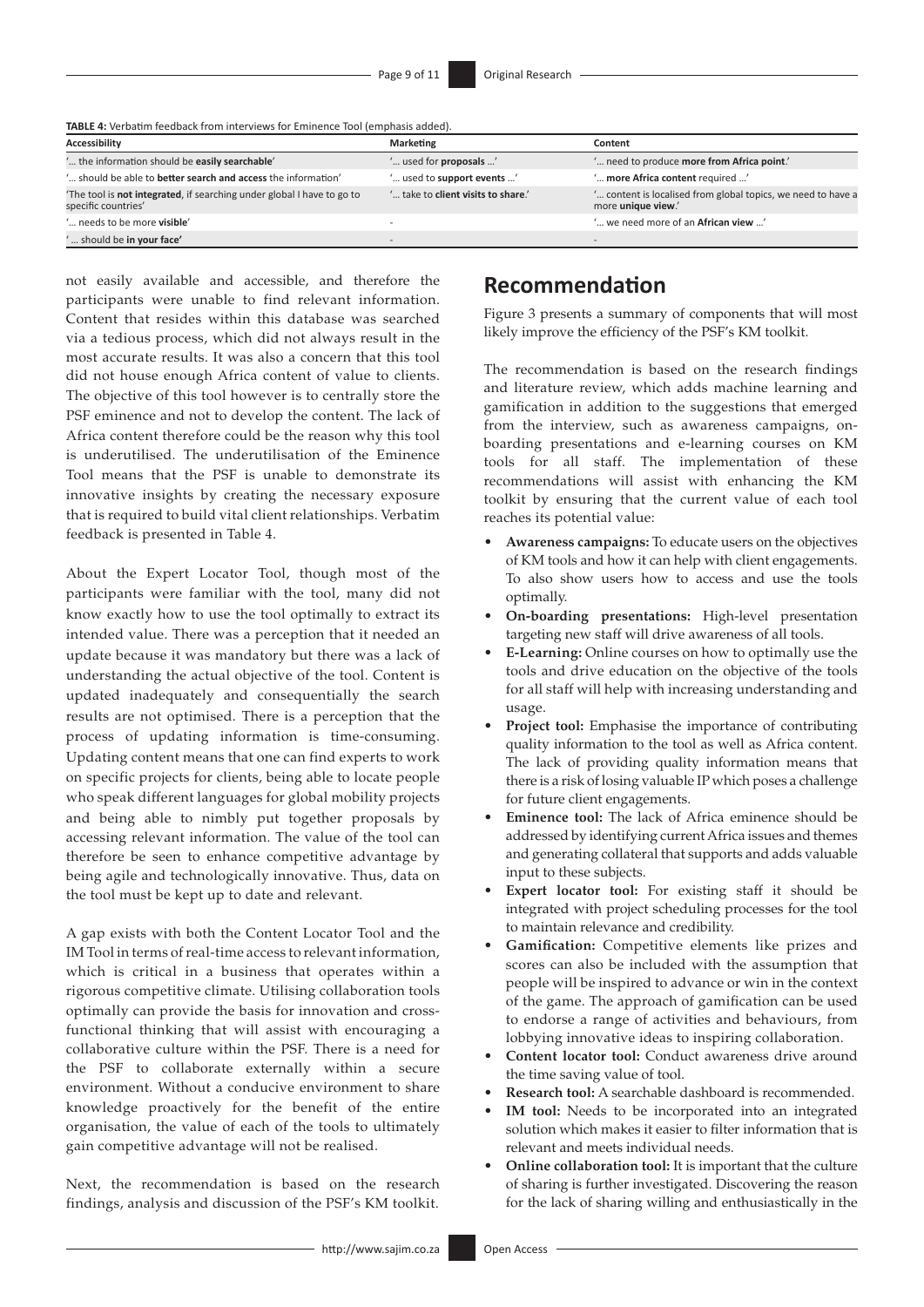

**FIGURE 3:** Recommendations for knowledge management toolkit enhancement.

South African PSF will assist with creating remedies towards becoming a more collaborative organisation.

# **Conclusion**

An evaluation of the current KM toolkit and recommendation of how to enhance the KM tools of a professional services firm could assist with the effective application of KM toolkits. The outcome of this research is a conceptual framework for describing and analysing the KM toolkit for a multinational company. The framework indicates the value creation that is realised from the implementation of a KM toolkit. In essence, understanding the reasons for a successful knowledge sharing culture will add value to the success of any KM programme. This study concludes that it is imperative to understand how KM can evolve with the changing work environment and integrate technological advancements for ongoing process improvements.

# **Limitation of the study**

This research was limited to the KM toolkit of the PSF in South Africa. Therefore, the study findings do not depict the perspectives of international PSF employees. However, the findings give an indication of the perspectives of users of the South African based KM toolkit.

# **Acknowledgements**

The authors would like to thank the Professional Services Firm for granting permission to conduct research at the firm and all the participants who participated in this study.

## **Competing interests**

The authors declare that they have no financial or personal relationships that may have inappropriately influenced them in writing this article.

## **Authors' contributions**

All authors contributed equally to this article. The first author was a Master's student, who was supervised by the other two authors.

## **Ethical considerations**

This project was first registered in 2017 with the Faculty of Management, Higher Degrees Committee. Ethical clearance was obtained in 2017 from the Ethics Committee of the Department of Information and Knowledge Management (clearance number: FOM20170822\_IKM001\_2017).

## **Funding information**

This research received no specific grant from any funding agency in the public, commercial or not-for-profit sectors.

#### **Data availability**

Recordings and transcripts of the interview data are available on request from the student author.